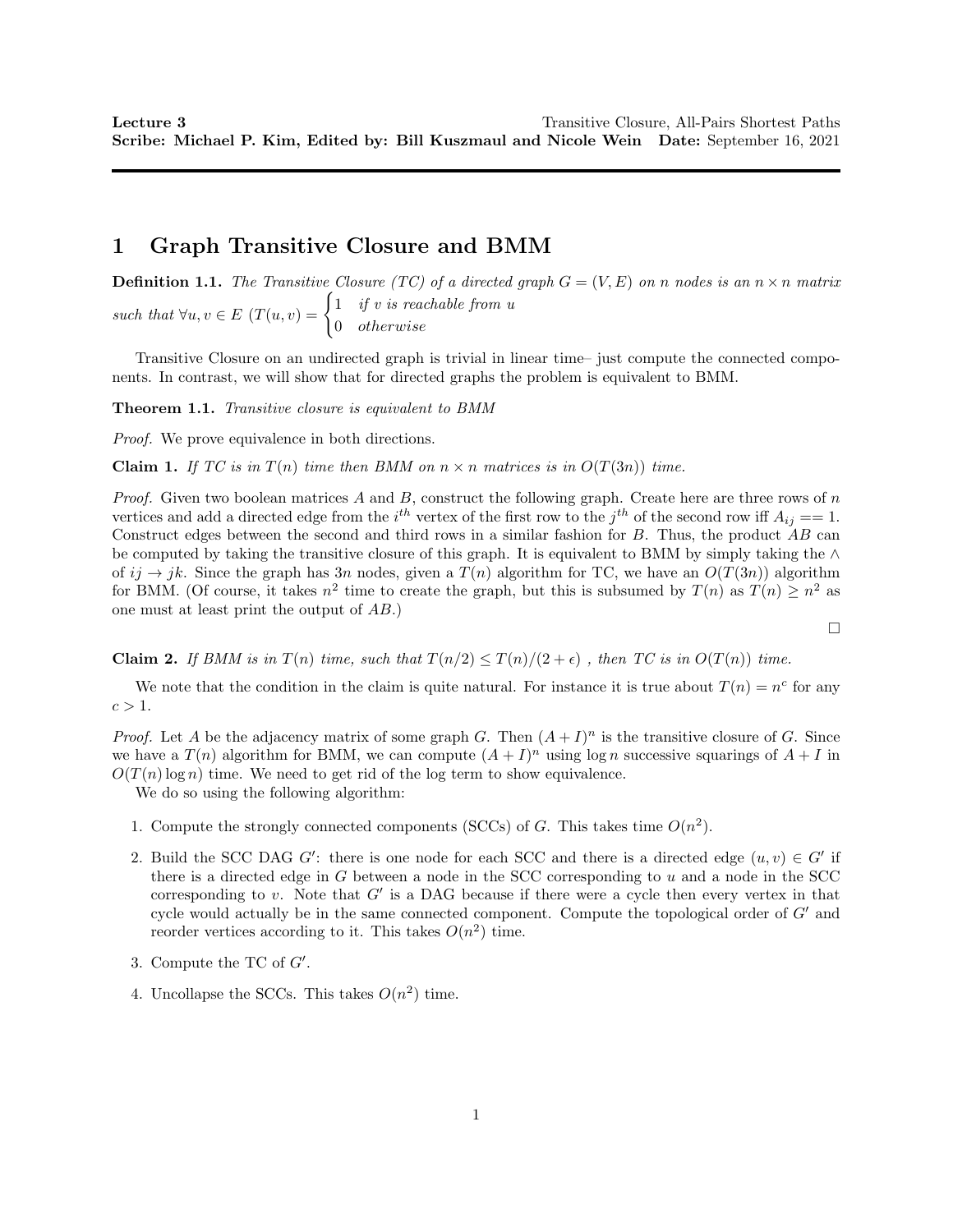All parts except (3) take  $O(n^2)$  time. We examine part (3).

Let A be the adjacency matrix of  $G'$ . Note that  $(A+I)$  is upper triangular since  $G'$  is a DAG. Consider the matrix  $(A + I)$  split into four sub-matrices M, C, B, and 0 each of size  $n/2 \times n/2$ .

$$
(A+I) = \begin{bmatrix} M & C \\ 0 & B \end{bmatrix}
$$

For any matrix Z, let  $Z^*$  denote the transitive closure of A. We claim that  $(A+I)^* = \begin{bmatrix} M^* & M^*CB^* \\ 0 & D^* \end{bmatrix}$ 0  $B^*$ 1

The reasoning behind this is as follows. Let U be the first  $n/2$  nodes in the topological order, and let V be the rest of the nodes. Then M is the adjacency matrix of the subgraph induced by  $U$ , and  $B$  is the adjacency matrix induced by V. The only edges between U and V go from U to V. Thus,  $M^*$  and  $U^*$ represents the transitive closure restricted to  $U \times U$  and  $V \times V$ . For the TC entries for  $u \in U$  and  $v \in V$ , we note that the only way to get from u to v is to go from u to possibly another  $u' \in U$  using a path within U, then take an edge  $(u', v')$  to a node  $v' \in V$  and then to take a path from  $v'$  to v within V. I.e. the  $U \times V$ entries of the TC matrix are exactly  $M^*CB^*$ .

Suppose that the runtime of our algorithm on n node graphs is  $TC(n)$ . To calculate the transitive closure matrix, we recursively compute  $M^*$  and  $B^*$ . Since each of these matrices have dimension  $n/2$ , this takes  $2TC(n/2)$  time.

We then compute  $M^*CB^*$ , which takes  $O(T(n))$  time, where  $T(n)$  was the time to compute the boolean product of  $n \times n$  matrices.

Finally, we have  $TC(n) \leq 2TC(\frac{n}{2}) + O(T(n))$ . If we assume that there is some  $\varepsilon > 0$  such that  $T(n/2) \leq T(n)/(2 + \epsilon)$ , then the recurrence solves to  $TC(n) = O(T(n))$ .

 $\Box$ 

It follows from claim 1 and claim 2 that BMM of  $n \times n$  matrices is equivalent in asymptotic runtime to TC of a graph on n nodes.  $\square$ 

#### 2 Introduction to APSP

In this lecture, we will talk about the problem of computing all-pairs shortest paths (APSP) using matrix multiplication. Formally, given a graph  $G = (V, E)$ , the goal is to compute the distance  $d(u, v)$  for all pairs of nodes  $u, v \in V$ . Given that G has n nodes and m edges, it is easy to come up with algorithms that run in  $\tilde{O}(mn)$  time <sup>1</sup> – for example, on graphs with nonnegative edge weights, we can run Dijkstra's Algorithm from each node. When G is dense, this time is on the order of  $n^3$ ; the natural question is can we do better?

For weighted graphs, the best known algorithm for APSP runs in  $O\left(\frac{n^3}{2^{\Omega(\sqrt{\log n}})}\right)$  time, by Ryan Williams (2014). A major open problem is whether there exist "truly subcubic" algorithms for this version of APSP, namely, algorithms running in time  $O(n^{3-\epsilon})$  for some constant  $\varepsilon > 0$ .

For unweighted graphs, we know of algorithms that achieve this subcubic performance. In particular, for undirected graphs there is an algorithm running in  $O(n^{\omega} \log n)$  time by Seidel (1992), and for directed graphs there is an algorithm running in  $O(n^{2.529})$  time by Zwick (2002), using the current best algorithm for rectangular matrix multiplication by Le Gall and Urrutia (2015). This difference in runtime persists even with improvements in the matrix multiplication exponent,  $\omega$ . For instance, if  $\omega = 2$ , then Seidel's algorithm would run in  $\tilde{O}(n^2)$  time, whereas Zwick's algorithm would run in  $\tilde{O}(n^{2.5})$  time. In this lecture, we will talk about the algorithms for unweighted graphs. In particular, we discuss a baseline algorithm using a hitting set which will work for directed or undirected graphs, and then describe Seidel's algorithm for undirected graphs.

 $1\tilde{O}(T(n)) = O(T(n) \cdot \text{polylog } n)$ . In other words, the poly-logarithmic terms have been dropped.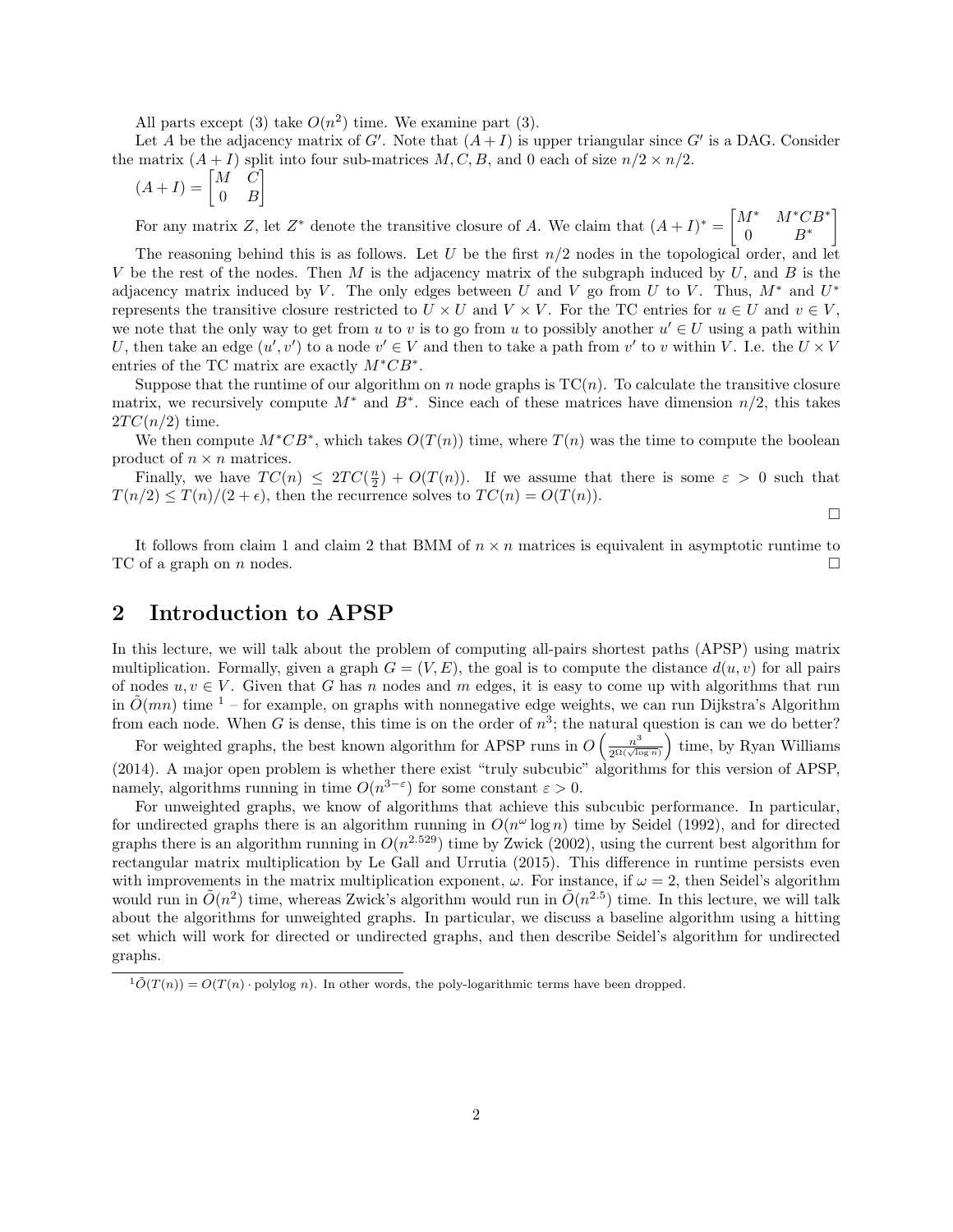### 3 Hitting Set Algorithm

**Theorem 3.1.** If BMM is in  $O(n^c)$  time then there is a randomized algorithm for APSP in directed unweighted graphs is in  $O(n^{\frac{3+c}{2}} \log n)$  time that is correct with high probability (i.e. probability  $\geq 1-1/n^c$ ).

*Proof.* Given  $G$ , and particularly the adjacency matrix A which represents  $G$ , we would like to compute distances between all pairs of nodes. A natural first algorithm would be to compute the distances by successive boolean matrix multiplication of A with itself. The  $(i, j)$ th entry in  $A<sup>k</sup>$  is 1 if and only if i has a path of length k to j. Thus, if the graph has finite diameter, then for all  $i, j, d(i, j) = \min\{k \mid A^k[i, j] = 1\}$ .

If the diameter of  $G$  is small, then we have found a fast algorithm for computing APSP, but  $D$  can be  $O(n)$  in which case we have no improvement from  $O(n^3)$  run time. Nevertheless, we can compute all short distances less than some k in  $O(kn^c)$  time, and then employ another technique to compute longer distances. The key idea is to use a "hitting set".

**Lemma 3.1.** (Hitting Set) Let S be a collection of m sets of size  $\geq k$  over  $V = [n]$ . Fix any constant  $C \geq 1$ . With probability at least  $1 - 1/m^C$ , a uniformly random subset  $T \subseteq V$  of size  $(C + 1)\frac{n}{k} \log m$  intersects all the sets in S nontrivially.

We will not prove the Hitting Set lemma but it follows from carrying out the probabilistic calculations. With this hitting set lemma in mind, we can use Algorithm 1 to compute distances that are greater than or equal to k.

| Algorithm 1: LONGDIST $(V, E)$                                                                    |
|---------------------------------------------------------------------------------------------------|
| Pick $T \subseteq V$ randomly s.t. $ T  = C \cdot \frac{n}{k} \log n$ for large enough constant C |
| foreach $t \in T$ do                                                                              |
| Compute BFS <sub>G</sub> (t) and BFS <sub>Grev</sub> (t) <sup>2</sup>                             |
| for each $u, v \in V$ do                                                                          |
| Compute $d(u, v) = \min_{t \in T} d(u, t) + d(t, v)$                                              |

With high probability, this algorithm will compute distances  $\geq k$  correctly (as these paths involve at least k nodes, so with high probability  $T$  hits the path). The algorithm requires running BFS from and to  $O(\frac{n}{k}\log n)$  nodes so takes  $\tilde{O}(\frac{n}{k}n^2)$  time. If we use this algorithm to compute long distances and the iterative matrix multiplication to compute short distances, we have an algorithm for all-pairs shortest paths.

When we optimize for a choice of k, we set  $k = n^{(3-c)/2}$ , the runtime comes out to be  $\tilde{O}(n^{\frac{3+c}{2}})$ . This is roughly  $\tilde{O}(n^{2.69})$  if we set c to be the current best bound for  $\omega$ .

We will later see how Zwick's algorithm for APSP, which vastly improves upon this algorithm.

## 4 Seidel's Algorithm

While this first algorithm gives us a fast algorithm for computing APSP, the question remains, can we do better? In particular, can we avoid computing short and long distances separately? Can we leverage matrix multiplication to compute all the shortest paths?

In fact, we can improve on the hitting set algorithm for undirected graphs as follows. Given a graph G with adjacency matrix A, consider its boolean square  $A^2 = A \cdot A$ , where  $\cdot$  represents boolean matrix multiplication. Consider a graph G' with adjacency matrix  $A' = A^2 \vee A$ .

**Fact 4.1.**  $d_{G'}(s,t) = \left[\frac{d(s,t)}{2}\right]$  $\left[\frac{s,t)}{2}\right]$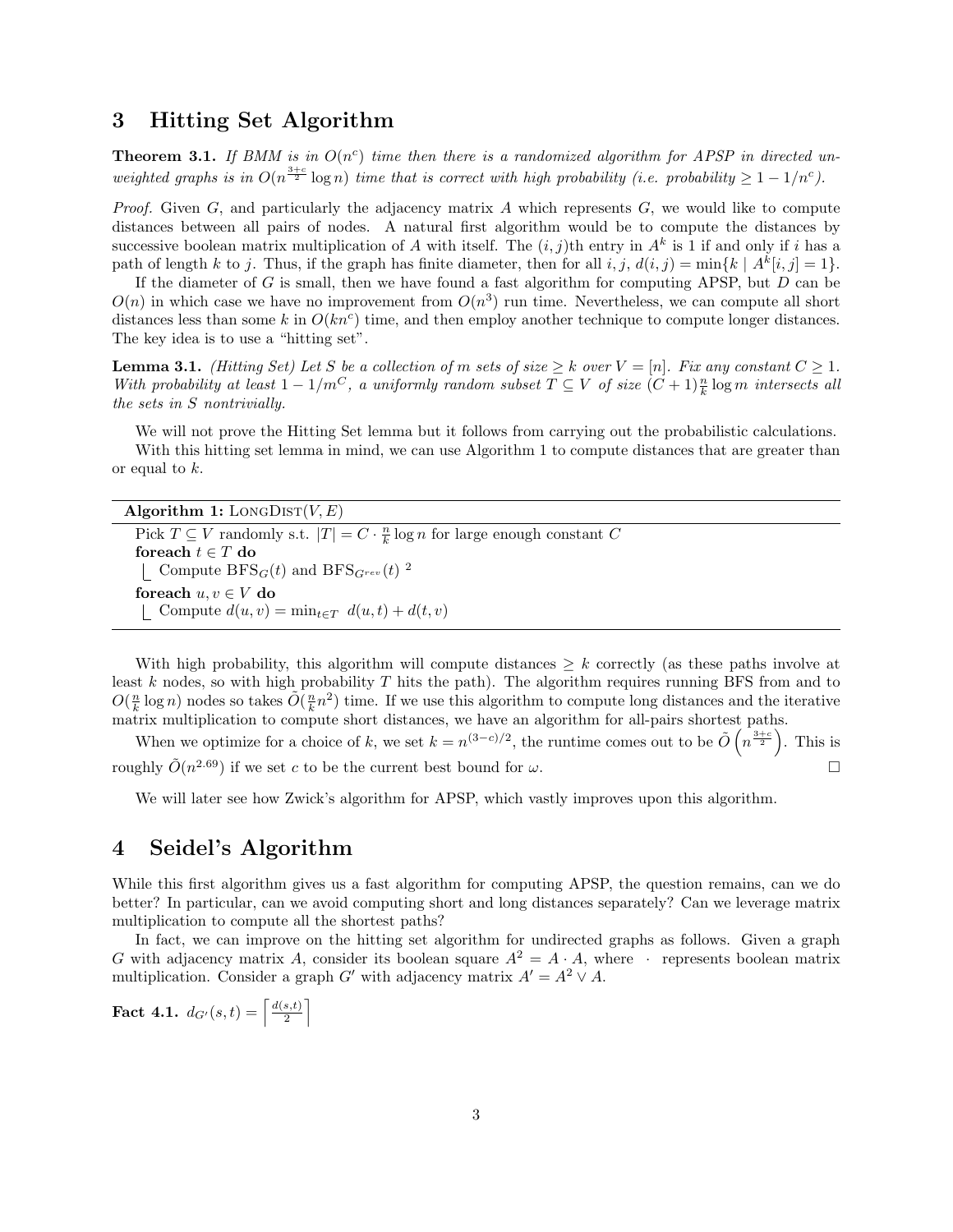To see this fact, note that edges in  $A^2$  represent paths of length 2 in the original graph G, and G' also contains the edges of G. Thus, any path of length  $2k$  in G induces a path of length k in G' using only edges of  $A^2$ , and also any path of length  $2k+1$  induces a path of length k (from  $A^2$ ) followed by a single original edge, thus forming a path of length  $k + 1$ .

Now suppose that we have a way of determining the parity of the distance between all pairs of nodes. Then we can use the following recursive strategy to compute APSP.

#### Algorithm 2: APSP Idea

Given an adjacency matrix A Compute  $A^2 \vee A$ Recursively compute  $d' \leftarrow APSP(A^2 \vee A)$ foreach  $u, v \in V$  do if  $d(u, v)$  is even then  $d(u, v) = 2d'(u, v)$ else  $d(u, v) = 2d'(u, v) - 1$ 

Note that in each recursive call, the diameter of the graph halves, and that after  $\log n$  iterations, A will be the all 1s matrix with 0s along the diagonal, which we can detect (assuming the graph is connected to begin with, which we can ensure by processing each connected component separately). Thus, if we can find a way to determine the parity of the distances efficiently, we would obtain an efficient recursive algorithm for APSP.

Consider any pair of nodes  $i, j \in V$  and another node which is a neighbor of  $j, k \in N(j)$ . By the triangle inequality (which holds in unweighted, undirected graphs), we know  $d(i, j) - 1 \leq d(i, k) \leq d(i, j) + 1$ .

Claim 3. If  $d(i, j) \equiv d(i, k) \mod 2$ , then  $d(i, j) = d(i, k)$ .

*Proof.* By the triangle inequality,  $d(i, j)$  and  $d(i, k)$  differ by at most 1. Thus, if their parity is the same, they must also be equal.  $\Box$ 

**Claim 4.** Let  $d_{G^2}(i, j)$  be the distance between i and j in  $G^2$  defined by  $A^2 \vee A$ . Then, (a) if  $d(i, j)$  is even and  $d(i, k)$  is odd then  $d_{G^2}(i, k) \geq d_{G^2}(i, j)$ . (b) If  $d(i, j)$  is odd and  $d(i, k)$  is even,  $d_{G^2}(i, k) \leq d_{G^2}(i, j)$  and there exists a  $k' \in N(j)$  such that  $d_{G^2}(i, k') < d_{G^2}(i, j)$ .

*Proof of*  $(a)$ *.* 

$$
d_{G^2}(i,j) = \frac{d(i,j)}{2}
$$
  

$$
d_{G^2}(i,k) = \frac{d(i,k) + 1}{2} \ge \frac{d(i,j)}{2}
$$

so  $d_{G^2}(i,k) \geq d_{G^2}(i,j)$ . Proof of (b).

$$
d_{G^2}(i,j) = \frac{d(i,j) + 1}{2} \ge \frac{d(i,k)}{2} = d_{G^2}(i,k)
$$

so in general,  $d_{G^2}(i,k) \leq d_{G^2}(i,j)$ , and for the neighbor of j along the shortest path from i to j, which we call k<sup>i</sup>, we know that  $d(i, k') = d(i, j) - 1$  and since  $d(i, j)$  is odd,  $d_{G^2}(i, k') = d_{G^2}(i, j) - 1$ .

**Claim 5.** If  $d(i, j)$  is even, then

$$
\sum_{k \in N(j)} d_{G^2}(i,k) \ge deg(j)d_{G^2}(i,j)
$$